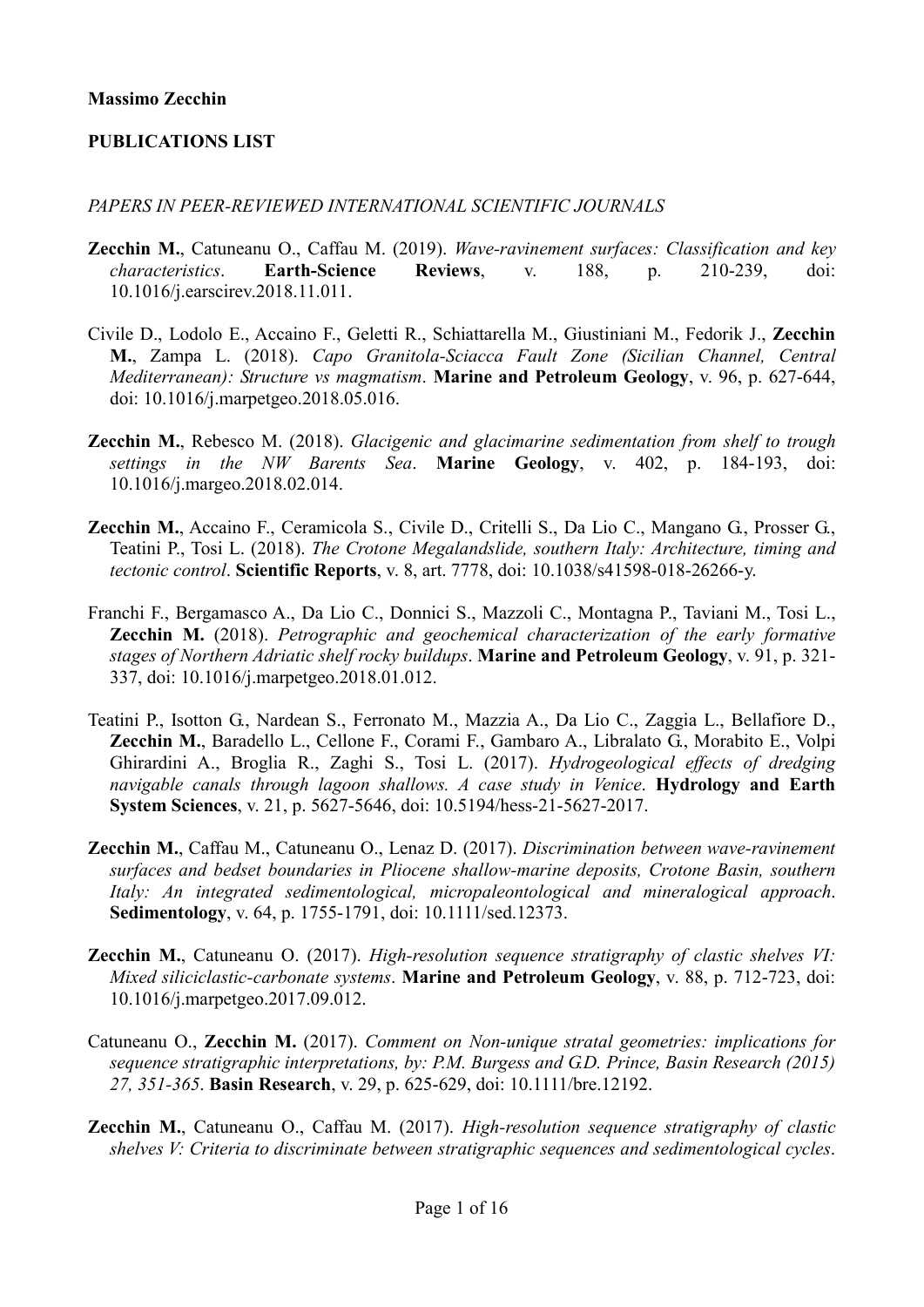Marine and Petroleum Geology, v. 85, p. 259-271, doi: 10.1016/j.marpetgeo.2017.05.019.

- Tosi L., Zecchin M., Franchi F., Bergamasco A., Da Lio C., Baradello L., Mazzoli C., Montagna P., Taviani M., Tagliapietra D., Carol E., Franceschini G., Giovanardi O., Donnici S. (2017). Paleochannel and beach-bar palimpsest topography as initial substrate for coralligenous buildups offshore Venice, Italy. Scientific Reports, v. 7, art. 1321, doi: 10.1038/s41598-017-01483-z.
- Civile D., Schiattarella M., Martino C., Zecchin M. (2017). Geology of the Pergola-Melandro basin area, Southern Apennines, Italy. **Journal of Maps**, v. 13, p. 7-18, doi: 10.1080/17445647.2016.1245633.
- Zecchin M., Donda F., Forlin E. (2017). Genesis of the Northern Adriatic Sea (northern Italy) since early Pliocene. Marine and Petroleum Geology, v. 79, p. 108-130, doi: 10.1016/j.marpetgeo.2016.11.009.
- Zecchin M., Rebesco M., Lucchi R.G., Caffau M., Lantzsch H., Hanebuth T.J.J. (2016). Buried iceberg-keel scouring on the southern Spitsbergenbanken, NW Barents Sea. Marine Geology, v. 382, p. 68-79, doi: 10.1016/j.margeo.2016.10.005.
- Catuneanu O., Zecchin M. (2016). Unique vs. non-unique stratal geometries: Relevance to sequence stratigraphy. Marine and Petroleum Geology, v. 78, p. 184-195, doi: 10.1016/j.marpetgeo.2016.09.019.
- **Zecchin M.,** Caffau M., Ceramicola S. (2016). *Interplay between regional uplift and glacio-eustasy* in the Crotone Basin (Calabria, southern Italy) since 0.45 Ma: A review. Global and Planetary Change, v. 143, p. 196-213, doi: 10.1016/j.gloplacha.2016.06.013.
- Muto F., Critelli S., Robustelli G., Tripodi V., Zecchin M., Fabbricatore D., Perri F. (2015). A Neogene-Quaternary Geotraverse within the northern Calabrian Arc from the foreland peri-Ionian margin to the backarc Tyrrhenian margin. Geological Field Trips, v. 7(2.2), p. 1-65, doi: 10.3301/GFT.2015.04.
- Zecchin M., Catuneanu O., Rebesco M. (2015). High-resolution sequence stratigraphy of clastic shelves IV: High-latitude settings. Marine and Petroleum Geology, v. 68, p. 427-437, doi: 10.1016/j.marpetgeo.2015.09.004.
- Caffau M., Lenaz D., Lodolo E., Zecchin M., Comici C., Tassone A. (2015). First evidence of testate amoebae in Lago Fagnano (54° S), Tierra del Fuego (Argentina): Proxies to reconstruct environmental changes. Journal of South American Earth Sciences, v. 64, p. 27-41, doi: 10.1016/j.jsames.2015.09.007.
- Zecchin M., Ceramicola S., Lodolo E., Casalbore D., Chiocci F.L. (2015). Episodic, rapid sea-level rises on the central Mediterranean shelves after the last glacial maximum: A review. Marine Geology, v. 369, p. 212-223, doi: 10.1016/j.margeo.2015.09.002.
- Zecchin M., Gordini E., Ramella R. (2015). Recognition of a drowned delta in the northern Adriatic Sea, Italy: Stratigraphic characteristics and its significance in the frame of the early Holocene sea-level rise. The Holocene, v. 25, p. 1027-1038, doi: 10.1177/0959683615575358.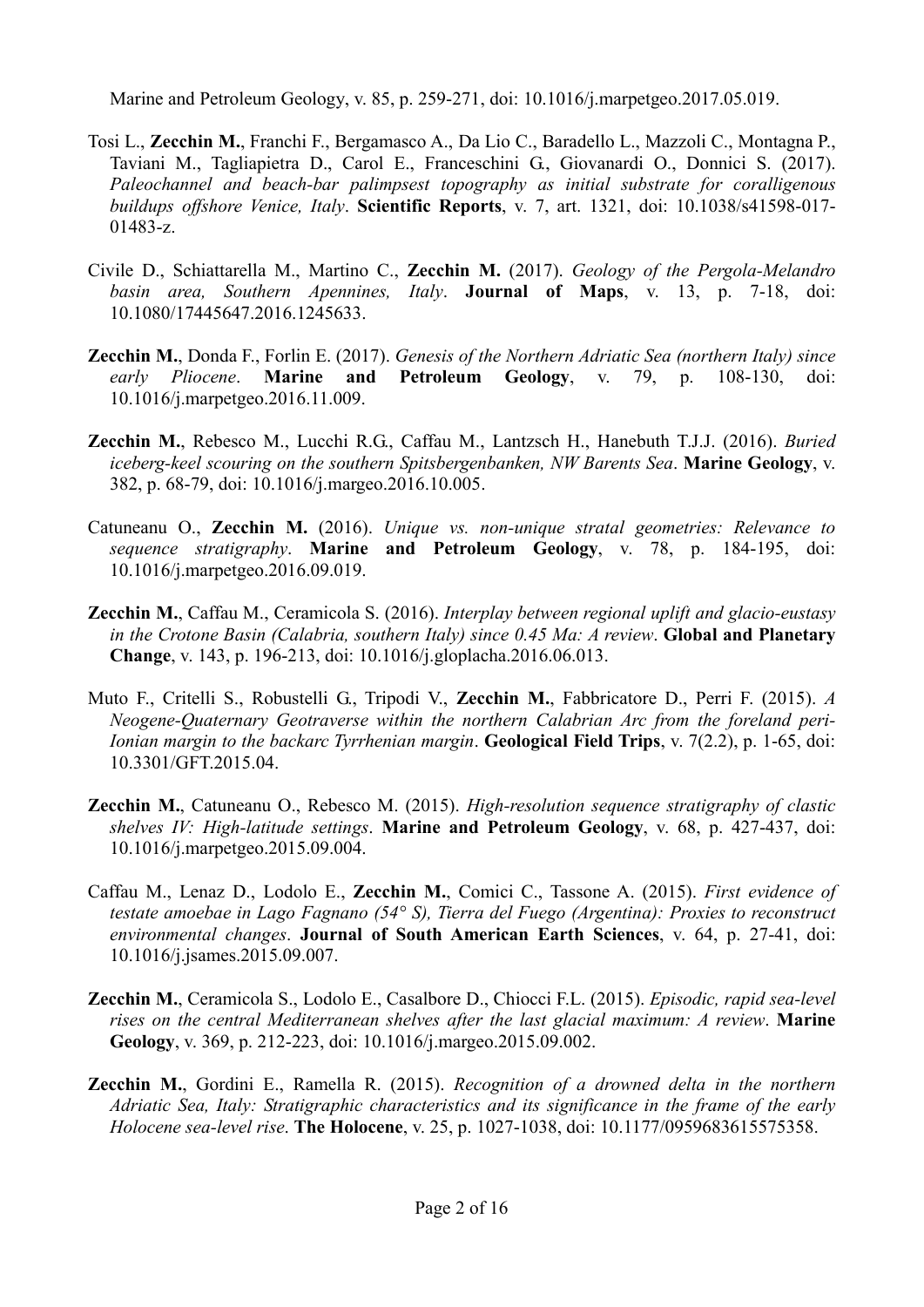- **Zecchin M.,** Catuneanu O. (2015). *High-resolution sequence stratigraphy of clastic shelves III:* Applications to reservoir geology. Marine and Petroleum Geology, v. 62, p. 161-175, doi: 10.1016/j.marpetgeo.2014.08.025.
- Zecchin M., Praeg D., Ceramicola S., Muto F. (2015). Onshore to offshore correlation of regional unconformities in the Plio-Pleistocene sedimentary successions of the Calabrian Arc (central Mediterranean). Earth-Science Reviews, v. 142, p. 60-78, doi: 10.1016/j.earscirev.2015.01.006.
- Civile D., Lodolo E., Zecchin M., Ben-Avraham Z., Baradello L., Accettella D., Cova A., Caffau M. (2015). The lost Adventure Archipelago (Sicilian Channel, Mediterranean Sea): morphobathymetry and Late Quaternary palaeogeographic evolution. Global and Planetary Change, v. 125, p. 36-47, doi: 10.1016/j.gloplacha.2014.12.003.
- **Zecchin M.,** Tosi L. (2014). Multi-sourced depositional sequences in the Neogene to Quaternary succession of the Venice area (northern Italy). Marine and Petroleum Geology, v. 56, p. 1-15, doi: 10.1016/j.marpetgeo.2014.03.015.
- Zecchin M., Tosi L., Caffau M., Baradello L., Donnici S. (2014). Sequence stratigraphic significance of tidal channel systems in a shallow lagoon (Venice, Italy). **The Holocene**, v. 24, p. 646-658, doi: 10.1177/0959683614526903.
- Ceramicola S., Praeg D., Cova A., Accettella D., Zecchin M. (2014). Seafloor distribution and last glacial to postglacial activity of mud volcanoes on the Calabrian accretionary prism, Ionian Sea. Geo-Marine Letters, v. 34, p. 111-129, doi: 10.1007/s00367-013-0354-y.
- Zecchin M., Civile D., Caffau M., Muto F., Di Stefano A., Maniscalco R., Critelli S. (2013). The Messinian succession of the Crotone Basin (southern Italy) I: Stratigraphic architecture reconstructed by seismic and well data. Marine and Petroleum Geology, v. 48, p. 455-473, doi: 10.1016/j.marpetgeo.2013.08.014.
- Zecchin M., Caffau M., Di Stefano A., Maniscalco R., Lenaz D., Civile D., Muto F., Critelli S. (2013). The Messinian succession of the Crotone Basin (southern Italy) II: Facies architecture and stratal surfaces across the Miocene-Pliocene boundary. Marine and Petroleum Geology, v. 48, p. 474-492, doi: 10.1016/j.marpetgeo.2013.08.013.
- Civile D., Zecchin M., Forlin E., Donda F., Volpi V., Merson B., Persoglia S. (2013). CO<sup>2</sup> geological storage in the Italian carbonate successions. International Journal of Greenhouse Gas Control, v. 19, p. 101-116, doi: 10.1016/j.ijggc.2013.08.010.
- Donda F., Civile D., Forlin E., Volpi V., Zecchin M., Gordini E., Merson B., De Santis L. (2013). The northernmost Adriatic Sea: A potential location for  $CO<sub>2</sub>$  geological storage? **Marine and** Petroleum Geology, v. 42, p. 148-159, doi: 10.1016/j.marpetgeo.2012.10.006.
- Zecchin M., Catuneanu O. (2013). High-resolution sequence stratigraphy of clastic shelves I: Units and bounding surfaces. Marine and Petroleum Geology, v. 39, p. 1-25, doi: 10.1016/j.marpetgeo.2012.08.015.
- Catuneanu O., Zecchin M.  $(2013)$ . High-resolution sequence stratigraphy of clastic shelves II: Controls on sequence development. Marine and Petroleum Geology, v. 39, p. 26-38, doi: 10.1016/j.marpetgeo.2012.08.010.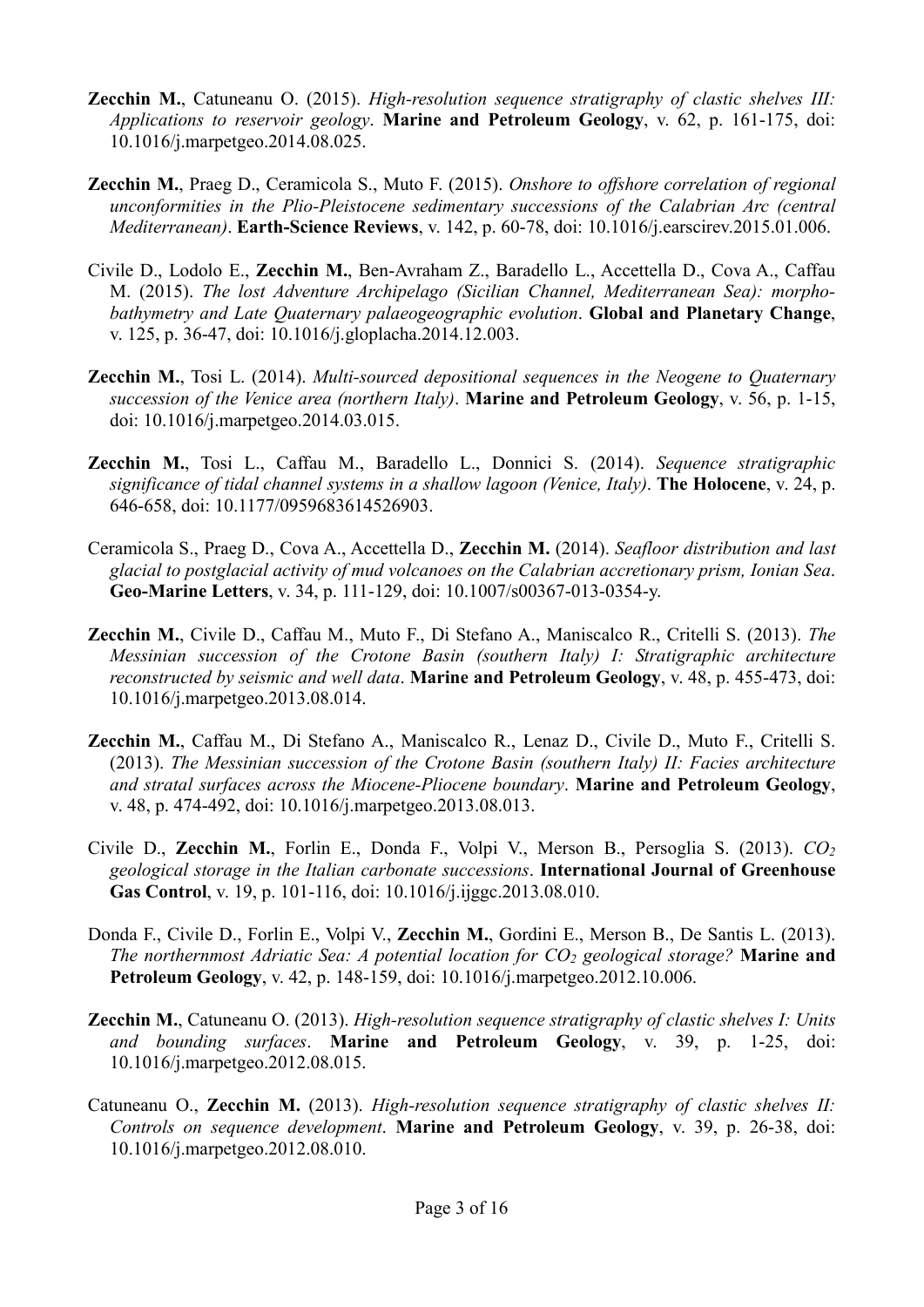- Piovan S., Mozzi P., Zecchin M. (2012). The interplay between adjacent Adige and Po alluvial systems and deltas in the late Holocene (Northern Italy). Géomorphologie: relief, processus, environnement, v. 4/2012, p. 427-440, doi: 10.4000/geomorphologie.10034.
- Zecchin M., Caffau M., Civile D., Critelli S., Di Stefano A., Maniscalco R., Muto F., Sturiale G., Roda C. (2012). The Plio-Pleistocene evolution of the Crotone Basin (southern Italy): Interplay between sedimentation, tectonics and eustasy in the frame of Calabrian Arc migration. Earth-Science Reviews, v. 115, p. 273-303, doi: 10.1016/j.earscirev.2012.10.005.
- Tosi L., Teatini P., Brancolini G., Zecchin M., Carbognin L., Affatato A., Baradello L. (2012). Three-dimensional analysis of the Plio-Pleistocene seismic sequences in the Venice Lagoon (Italy). Journal of the Geological Society, London, v. 169, p. 507-510, doi: 10.1144/0016- 76492011-093.
- Zecchin M., Caffau M. (2012). The vertical compartmentalization of reservoirs: An example from an outcrop analog, Crotone Basin, southern Italy. AAPG Bulletin, v. 96, p. 155-175, doi: 10.1306/05161110120.
- Tosi L., Baradello L., Teatini P., Zecchin M., Bonardi M., Shi P., Tang C., Li F., Brancolini G., Chen Q., Chiozzotto B., Frankenfield J., Giada M., Liu D., Nieto D., Rizzetto F., Sheng Y., Xiao Y., Zhou D. (2011). Combined continuous electrical tomography and very high resolution seismic surveys to assess continental and marine groundwater mixing. Bollettino di Geofisica Teorica ed Applicata, v. 52, p. 585-594, doi: 10.4430/bgta0024.
- Zecchin M., Caffau M. (2011). Key features of mixed carbonate-siliciclastic shallow-marine systems: the case of the Capo Colonna terrace (southern Italy). Italian Journal of Geosciences, v. 130, p. 370-379, doi: 10.3301/IJG.2011.12.
- Teatini P., Tosi L., Viezzoli A., Baradello L., Zecchin M., Silvestri S. (2011). Understanding the hydrogeology of the Venice Lagoon subsurface with airborne electromagnetics. **Journal of** Hydrology, v. 411, p. 342-354, doi: 10.1016/j.jhydrol.2011.10.017.
- Zecchin M., Caffau M., Tosi L. (2011). Relationship between peat bed formation and climate changes during the last glacial in the Venice area. Sedimentary Geology, v. 238, p. 172-180, doi: 10.1016/j.sedgeo.2011.04.011.
- Zecchin M., Ceramicola S., Gordini E., Deponte M., Critelli S. (2011). Cliff overstep model and variability in the geometry of transgressive erosional surfaces in high-gradient shelves: The case of the Ionian Calabrian margin (southern Italy). Marine Geology, v. 281, p. 43-58, doi: 10.1016/j.margeo.2011.02.003.
- Zecchin M., Caffau M., Roda C. (2011). Relationships between high-magnitude relative sea-level changes and filling of a coarse-grained submarine canyon (Pleistocene, Ionian Calabria, Southern Italy). Sedimentology, v. 58, p. 1030-1064, doi: 10.1111/j.1365-3091.2010.01194.x.
- Zecchin M., Civile D., Caffau M., Sturiale G., Roda C. (2011). Sequence stratigraphy in the context of rapid regional uplift and high-amplitude glacio-eustatic changes: the Pleistocene Cutro Terrace (Calabria, southern Italy). Sedimentology, v. 58, p. 442-477, doi: 10.1111/j.1365- 3091.2010.01171.x.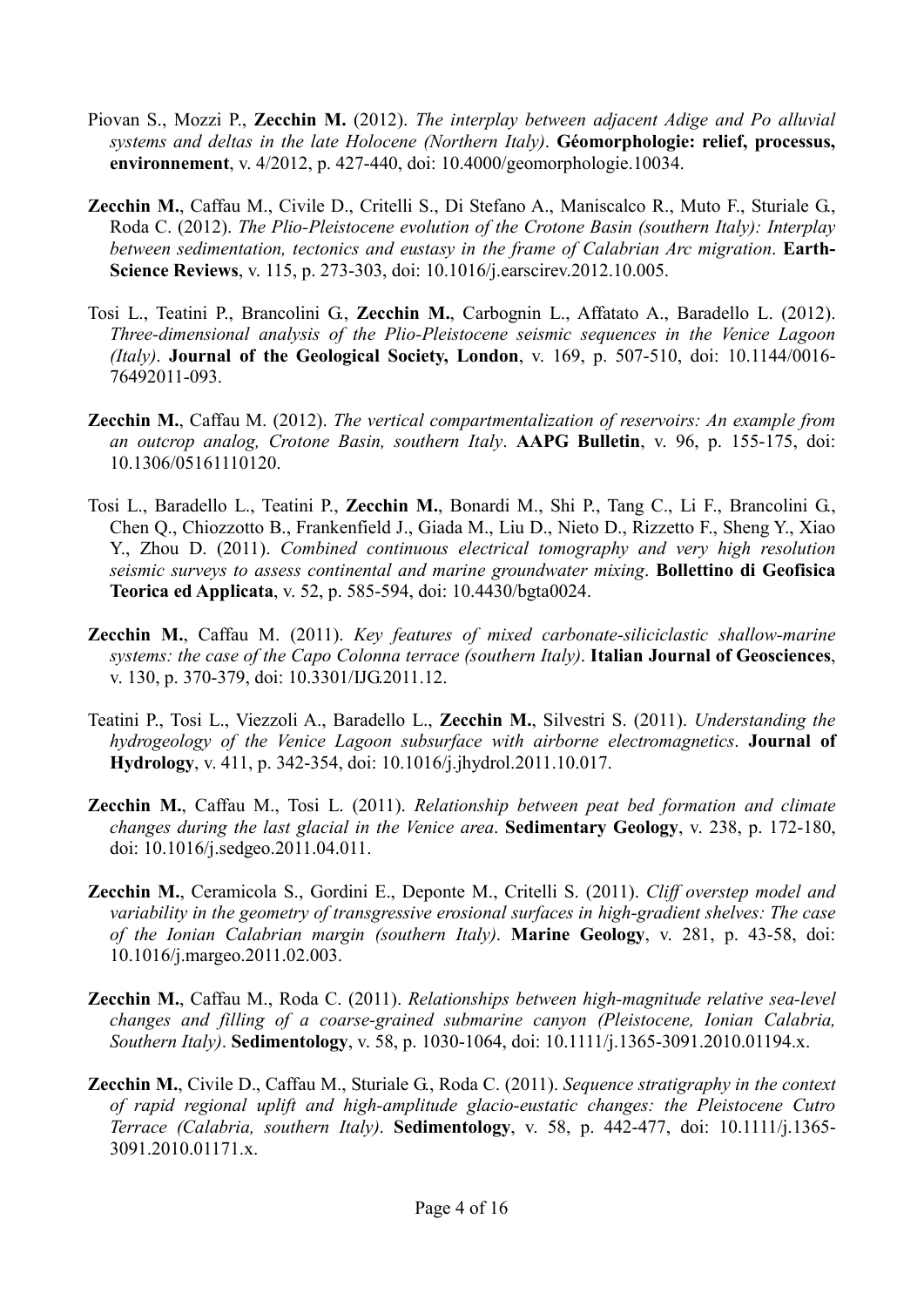- Civile D., Martino C., Zecchin M. (2010). Contractional deformation and Neogene tectonic evolution of the Pergola-Melandro valley area (Southern Apennines). GeoActa, v. 9, p. 1-19, ISSN 1721-8039.
- Rizzetto F., Tosi L., Zecchin M., Brancolini G. (2010). Modern geological mapping and subsurface lithostratigraphic setting of the Venice Lagoon (Italy). Rendiconti Fis. Accademia dei Lincei, v. 21 (Suppl. 1), p. 239-252, doi: 10.1007/s12210-010-0085-1.
- Zecchin M., Caffau M., Tosi L., Civile D., Brancolini G., Rizzetto F., Roda C. (2010). The impact of Late Quaternary glacio-eustasy and tectonics on sequence development: Evidence from both uplifting and subsiding settings in Italy. Terra Nova, v. 22, p. 324-329, doi:  $10.1111/j.1365$ -3121.2010.00953.x.
- **Zecchin M.** (2010). Towards the standardization of sequence stratigraphy: Is the parasequence concept to be redefined or abandoned? Earth-Science Reviews, v. 102, p. 117-119, doi: 10.1016/j.earscirev.2010.03.004.
- Zecchin M., Caffau M., Civile D., Roda C. (2010). Anatomy of a late Pleistocene clinoformal sedimentary body (Le Castella, Calabria, southern Italy): A case of prograding spit system? Sedimentary Geology, v. 223, p. 291-309, doi: 10.1016/j.sedgeo.2009.11.015.
- Tosi L., Rizzetto F., Zecchin M., Brancolini G., Baradello L. (2009). Morphostratigraphic framework of the Venice Lagoon (Italy) by very shallow water VHRS surveys: Evidence of radical changes triggered by human-induced river diversions. Geophysical Research Letters, v. 36, L09406, doi: 10.1029/2008GL037136.
- Zecchin M., Brancolini G., Tosi L., Rizzetto F., Caffau M., Baradello L. (2009). Anatomy of the Holocene succession of the southern Venice Lagoon revealed by very high resolution seismic data. Continental Shelf Research, v. 29, p. 1343-1359, doi: 10.1016/j.csr.2009.03.006.
- **Zecchin M.,** Civile D., Caffau M., Roda C. (2009). Facies and cycle architecture of a Pleistocene marine terrace (Crotone, southern Italy): a sedimentary response to late Quaternary, highfrequency glacio-eustatic changes. Sedimentary Geology, v. 216, p. 138-157, doi: 10.1016/j.sedgeo.2009.03.004.
- Rizzetto F., Tosi L., Zecchin M., Brancolini G., Baradello L., Tang C. (2009). Ancient geomorphological features in shallows of the Venice Lagoon (Italy). Journal of Coastal Research, Special Issue 56, p. 752-756, ISSN 0749-0258.
- Zecchin M., Baradello L., Brancolini G., Donda F., Rizzetto F., Tosi L. (2008). Sequence stratigraphy of Holocene deposits in the offshore of Venice based on very high-resolution seismic profiles. In: Amorosi A., Haq B.U., Sabato L. (Eds.), Advances in Application of Sequence Stratigraphy in Italy. GeoActa, Special Publication 1, p. 89-96, ISSN 1721-8039.
- Zecchin M., Baradello L., Brancolini G., Donda F., Rizzetto F., Tosi L. (2008). Sequence stratigraphy based on high-resolution seismic profiles in the late Pleistocene and Holocene deposits of the Venice area. **Marine Geology**, v. 253, p. 185-198, doi: 10.1016/j.margeo.2008.05.010.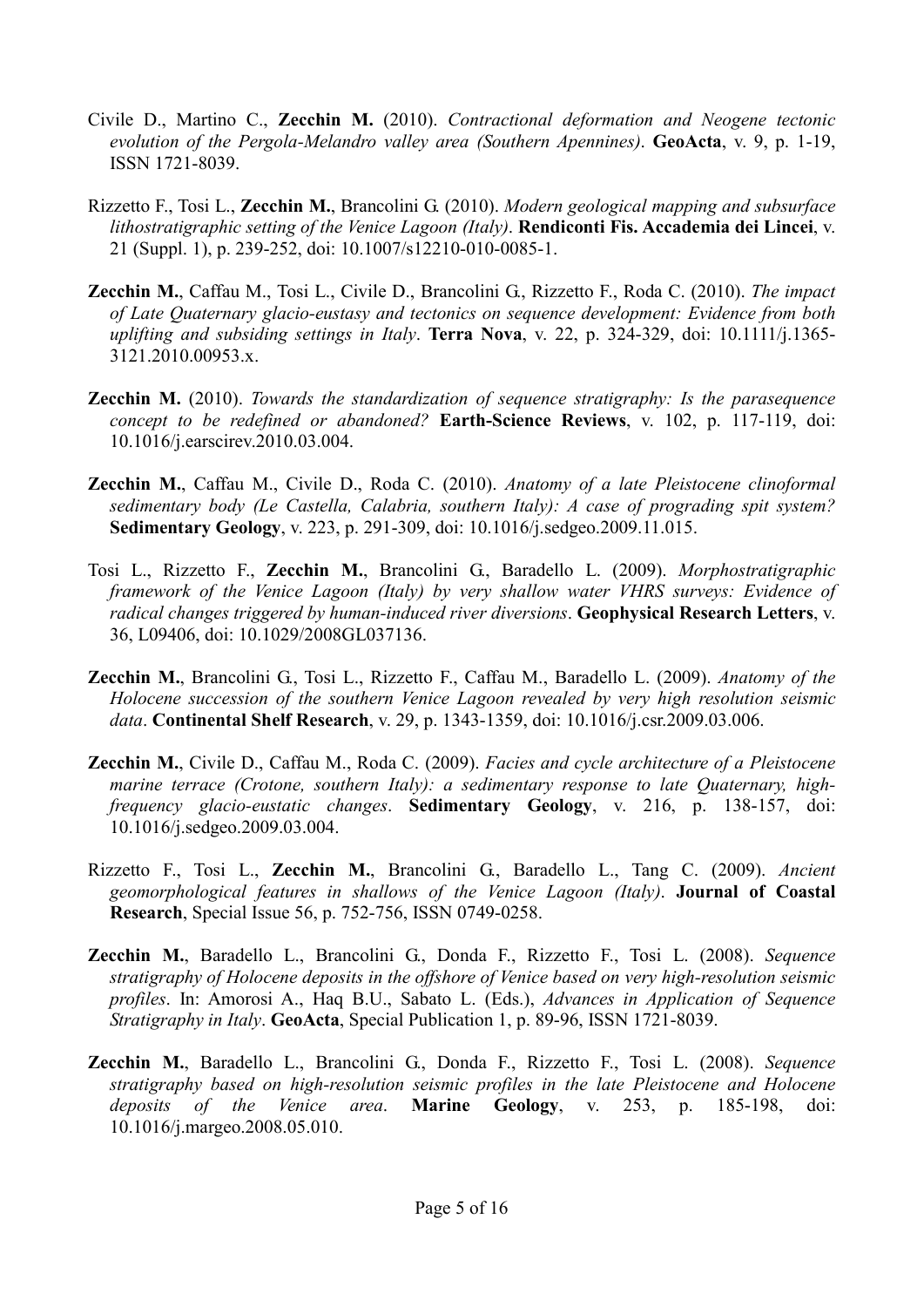- **Zecchin M.** (2007). The 'aggradational highstand systems tract' (AHST): a peculiar feature of highly-supplied growth fault-bounded basin fills. GeoActa, v. 6, p. 83-89, ISSN 1721-8039.
- **Zecchin M.** (2007). The architectural variability of small-scale cycles in shelf and ramp clastic systems: the controlling factors. Earth-Science Reviews, v. 84, p. 21-55, doi: 10.1016/j.earscirev.2007.05.003.
- Nalin R., Massari F., Zecchin M. (2007). Superimposed cycles of composite marine terraces: the example of Cutro terrace (Calabria, Southern Italy). **Journal of Sedimentary Research**, v. 77, p. 340-354, doi: 10.2110/jsr.2007.030.
- **Zecchin M.,** Mellere D., Roda C. (2006). Sequence stratigraphy and architectural variability in growth fault-bounded basin fills: a review of Plio-Pleistocene stratal units of the Crotone Basin (southern Italy). Journal of the Geological Society, London, v. 163, p. 471-486, doi: 10.1144/0016-764905-058.
- Mellere D., Zecchin M., Perale C. (2005). Stratigraphy and sedimentology of fault-controlled backstepping shorefaces, middle Pliocene of Crotone Basin, Southern Italy. Sedimentary Geology, v. 176, p. 281-303, doi: 10.1016/j.sedgeo.2005.01.010.
- Zecchin M. (2005). Relationships between fault-controlled subsidence and preservation of shallowmarine small-scale cycles: example from the lower Pliocene of the Crotone Basin (southern Italy). Journal of Sedimentary Research, v. 75, p. 300-312, doi: 10.2110/jsr.2005.022.
- Zecchin M., Nalin R., Roda C. (2004). Raised Pleistocene marine terraces of the Crotone peninsula (Calabria, southern Italy): facies analysis and organization of their deposits. Sedimentary Geology, v. 172, p. 165-185, doi: 10.1016/j.sedgeo.2004.08.003.
- Zecchin M., Massari F., Mellere D., Prosser G. (2004). Anatomy and evolution of a Mediterraneantype fault bounded basin: the Lower Pliocene of the northern Crotone Basin (Southern Italy). Basin Research, v. 16, p. 117-143, doi: 10.1111/j.1365-2117.2004.00225.x.
- Zecchin M., Massari F., Mellere D., Prosser G. (2003). Architectural styles of prograding wedges in a tectonically active setting, Crotone Basin, Southern Italy. Journal of the Geological Society, London, v. 160, p. 863-880, doi: 10.1144/0016-764902-099.

### PAPERS IN BOOKS

- Tosi L., Brancolini G., Baradello L., Caffau M., Zecchin M. (2012). Analisi delle componenti a scala locale del relative sea level rise alla luce degli scenari globali di sviluppo futuro considerati dall'IPCC – Indagine nel sottosuolo olocenico, in Rinaldi E., Campostrini P. (Eds.), La laguna di Venezia nel quadro dei cambiamenti climatici, delle misure di mitigazione e adattamento e dell'evoluzione degli usi del territorio. Programma di Ricerca Corila, Magistrato alle Acque di Venezia 2008-2010, p. 15-20, ISBN 9788889405260.
- Tosi L., Baradello L., Brancolini G., Caffau M., Carbognin L., Grossi M., Rizzetto F., Teatini P., Zecchin M. (2011). The Shallows Project: preliminary investigation, in Campostrini P. (Ed.), Scientific Research and Safeguarding of Venice. Corila, 2007-2010 results, v. 7, p. 127-140, ISBN 88-8940-507-4.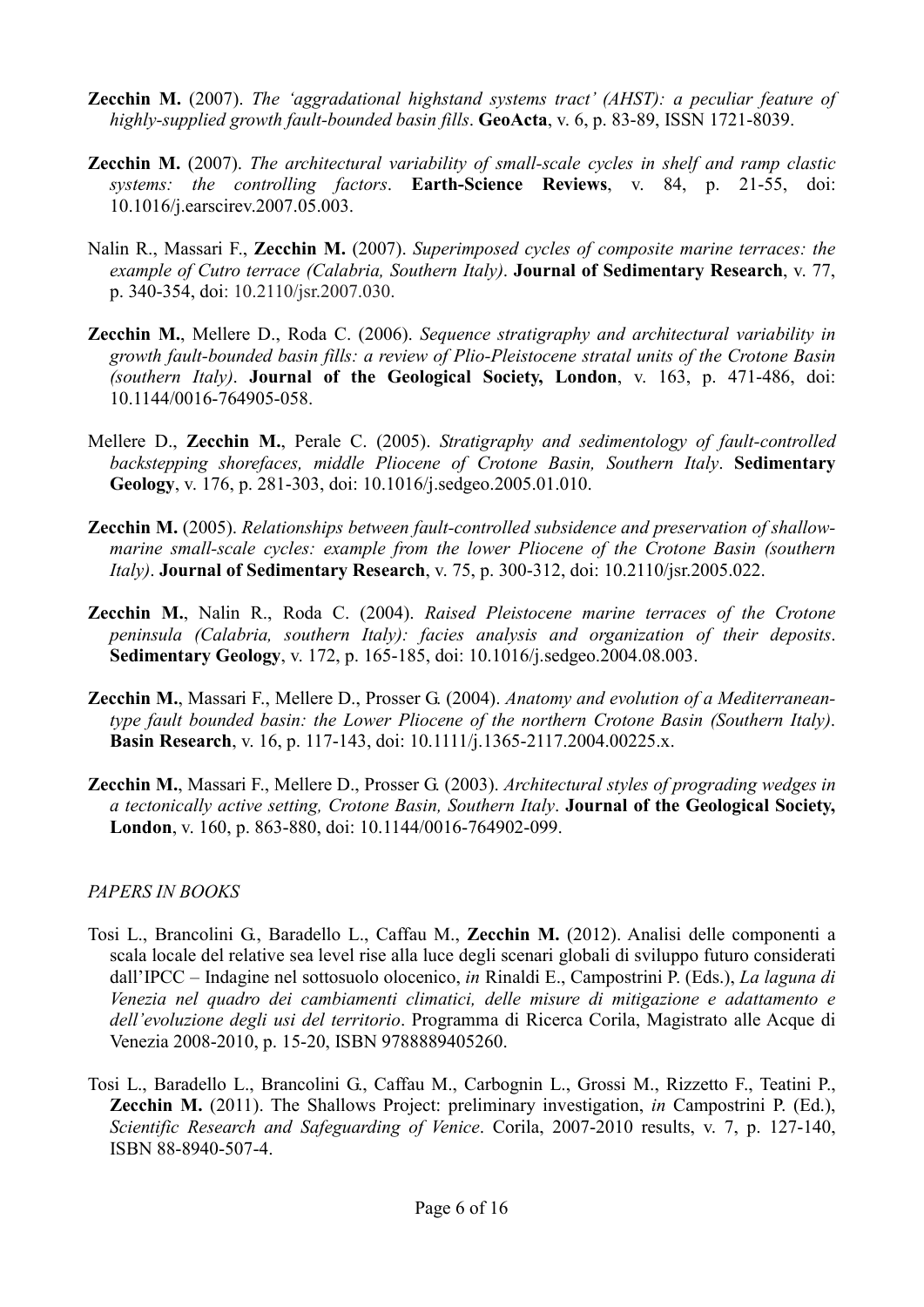- Brancolini G., Tosi L., Baradello L., Donda F., Zecchin M. (2008). The subsoil architecture of the Lagoon and Gulf of Venice (Italy) by very high resolution seismic surveys in shallows, in Campostrini P. (Ed.), Scientific Research and Safeguarding of Venice. Corila, Research Programme 2004-2006, 2006 results, v. 6, p. 517-561, ISBN 88-8940-507-4.
- Brancolini G., Tosi L., Baradello L., Bratus A., Donda F., Rizzetto F., Zecchin M. (2007). Preliminary results of the high resolution seismic surveys in the Venice lagoon, in Campostrini P. (Ed.), Scientific Research and Safeguarding of Venice. Corila, Research Programme 2004-2006, 2005 results, v. 5, p. 333-346, ISBN 88-8940-507-4.
- Tosi L., Brancolini G., Baradello L., Donda F., Rizzetto F., Zecchin M. (2007). Preliminary study of geomorphological features discovered in tidal flats of the Venice lagoon by VHR seismic surveys, in Campostrini P. (Ed.), Scientific Research and Safeguarding of Venice. Corila, Research Programme 2004-2006, 2005 results, v. 5, p. 347-357, ISBN 88-8940-507-4.

### BOOKS

- Critelli S., Muto F., Tripodi V., Zecchin M., Ceramicola S., Ramella R., Roda C. (2014). Note Illustrative della Carta Geologica d'Italia alla scala 1:50.000, Foglio 554 "Crucoli". ISPRA - Servizio Geologico d'Italia, pp. 116.
- Critelli S., Muto F., Zecchin M., Tripodi V., Ceramicola S., Ramella R., Roda C. (2014). Note Illustrative della Carta Geologica d'Italia alla scala 1:50.000, Foglio 562 "Cirò". ISPRA - Servizio Geologico d'Italia, pp. 148.
- Zecchin M., Ceramicola S., Civile D., Sturiale G., Ramella R., Roda C. (2014). Note Illustrative della Carta Geologica d'Italia alla scala 1:50.000, Foglio 571 "Crotone". ISPRA - Servizio Geologico d'Italia, pp. 96.
- Zecchin M., Ceramicola S., Ramella R., Roda C. (2014). Note Illustrative della Carta Geologica d'Italia alla scala 1:50.000, Foglio 577 "Isola di Capo Rizzuto". ISPRA - Servizio Geologico d'Italia, pp. 92.

## GEOLOGICAL CARTOGRAPHY

- Roda C., Critelli S., Muto F., Spina V., Tripodi V., Zecchin M., Barone M., Caffau M., Chiarella D., Di Stefano A., Dominici R., Maniscalco R. (2013). Carta Geologica d'Italia alla scala 1:50.000, Foglio 562 "Cirò". ISPRA - Servizio Geologico d'Italia.
- Roda C., Zecchin M., Civile D., Sturiale G., Di Stefano A., Maniscalco R. (2012). Carta Geologica d'Italia alla scala 1:50.000, Foglio 571 "Crotone". ISPRA - Servizio Geologico d'Italia.
- Roda C., Zecchin M., Di Stefano A., Maniscalco R. (2012). Carta Geologica d'Italia alla scala 1:50.000, Foglio 577 "Isola di Capo Rizzuto". ISPRA - Servizio Geologico d'Italia.

ABSTRACTS AND EXTENDED ABSTRACTS OF CONFERENCES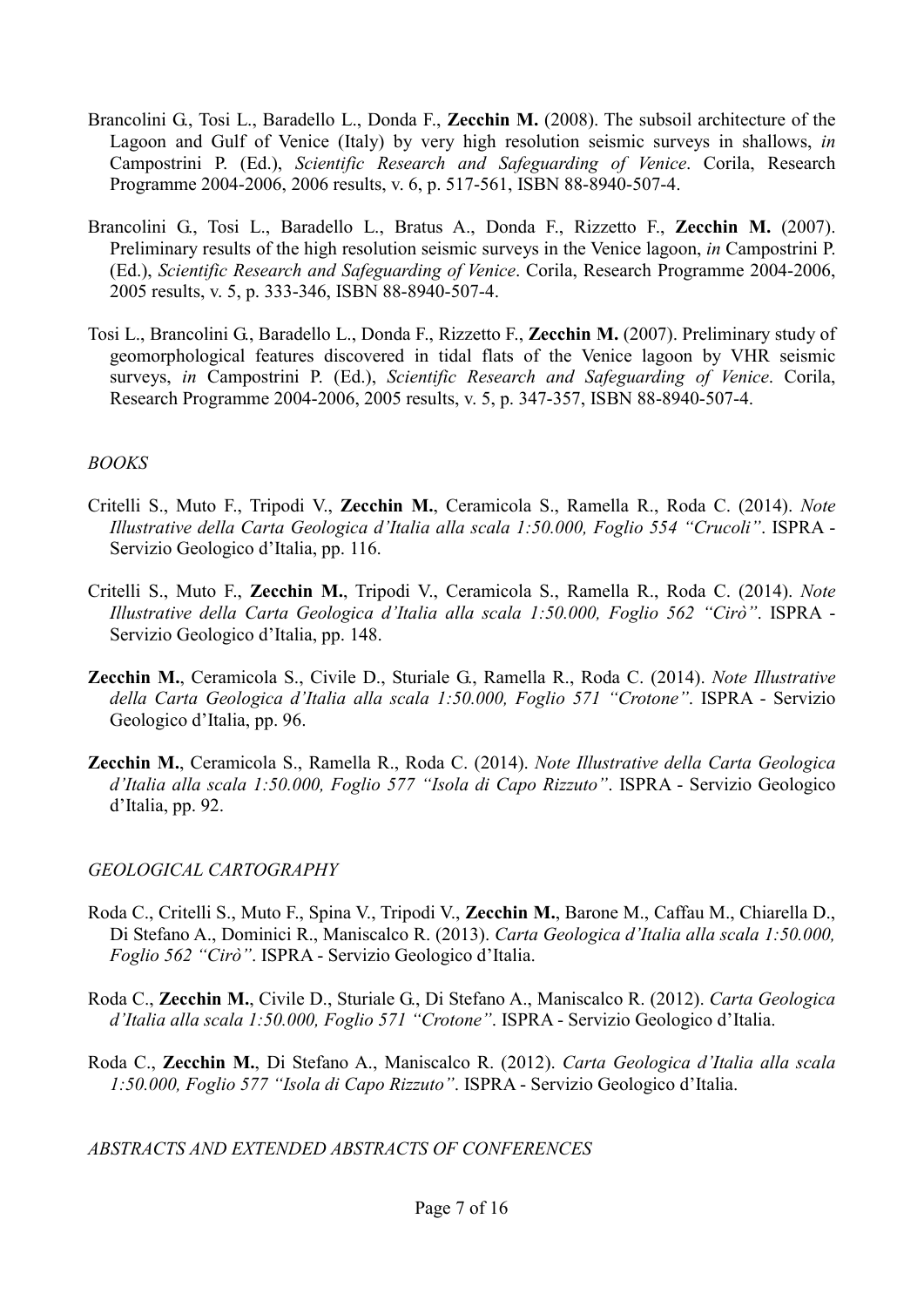- Candoni O., Ceramicola S., Praeg D., Zecchin M., Brancatelli G., Gorini C., Bohrmann G., Cova A. (2018). Plio-Quaternary mass wasting processes along the Ionian Calabrian margin. Congresso SGI-SIMP, 12-14 Settembre 2018, Catania. Abstract Book (doi: 10.3301/ABSGI/2018.02), Luglio 2018, p. 52.
- Zecchin M., Accaino F., Ceramicola S., Civile D., Critelli S., Da Lio C., Mangano G., Prosser G., Teatini P., Tosi L. (2018). Architecture, timing and triggering factors of the Crotone Megalandslide, southern Italy. Congresso SGI-SIMP, 12-14 Settembre 2018, Catania. Abstract Book (doi: 10.3301/ABSGI/2018.02), Luglio 2018, p. 158.
- Civile D., Lodolo E., Accaino F., Geletti R., Schiattarella M., Giustiniani M., Fedorik J., Zecchin M., Zampa L. (2018). Capo Granitola-Sciacca Fault Zone (Sicilian Channel, Central Mediterranean): Structure vs magmatism. Congresso SGI-SIMP, 12-14 Settembre 2018, Catania. Abstract Book (doi: 10.3301/ABSGI/2018.02), Luglio 2018, p. 286.
- Candoni O., Ceramicola S., Praeg D., Zecchin M., Brancatelli G., Gorini C., Bohrmann G., Cova A. (2018). Pliocene-Quaternary mass wasting along the Ionian Calabrian margin, offshore southern Italy. EGU General Assembly Conference, 8-13 Aprile 2018, Vienna. Geophysical Research Abstracts, v. 20, EGU2018-13942.
- Teatini P., Isotton G., Nardean S., Ferronato M., Tosi L., Da Lio C., Zaggia L., Bellafiore D., Zecchin M., Baradello L., Corami F., Libralato G., Morabito E., Broglia R., Zaghi S. (2017). Digging navigable waterways through lagoon tidal flats: which short and long-term impacts on groundwater dynamics and quality? EGU General Assembly Conference, 23-28 Aprile 2017, Vienna. Geophysical Research Abstracts, v. 19, EGU2017-7402.
- Ceramicola S., Candoni O., Praeg D., Zecchin M., Forlin E., Cova A., Muto F., Critelli S. (2016). Morphodynamic processes and marine geohazards assessment in the Ionian Calabrian continental margin. Congresso SGI, 7-9 Settembre 2016, Napoli. Rendiconti Online della Società Geologica Italiana, v. 40 (Suppl. 1), p. 598, doi: 10.3301/ROL.2016.79.
- **Zecchin M.,** Caffau M. (2016). The late Quaternary uplift of the Crotone Basin, southern Italy. Congresso SGI, 7-9 Settembre 2016, Napoli. Rendiconti Online della Società Geologica Italiana, v. 40 (Suppl. 1), p. 335, doi: 10.3301/ROL.2016.79.
- Zecchin M., Ceramicola S., Lodolo E., Casalbore D., Chiocci F.L. (2015). Evidence of rapid sealevel changes on the central Mediterranean shelves after the Last Glacial Maximum. GeoSUB - Underwater Geology, International Congress 2015, 13-14 October 2015, Trieste. Proceedings (Editors: Furlani S., Antonioli, F., Anzidei M., Busetti M., Ferranti L., Mastronuzzi G., Orrù P.), p. 73-74.
- Ceramicola S., Coste M., Migeon S., Praeg D., Zecchin M. (2014). Submarine canyon systems of the Calabrian margin: central Mediterranean Sea. INCISE2014, 2nd International Symposium on Submarine Canyons, British Geological Survey, 29 September - 1 October 2014, Edinburgh (UK). Abstracts, p. 9.
- Lodolo E., Civile D., Zecchin M. (2014). The lost archipelago in the Adventure Plateau (Sicilian Channel). Congresso SGI-SIMP, 10-12 Settembre 2014, Milano. Rendiconti Online della Società Geologica Italiana, v. 31 (Suppl. 1), p. 106, ISSN 2035-8008.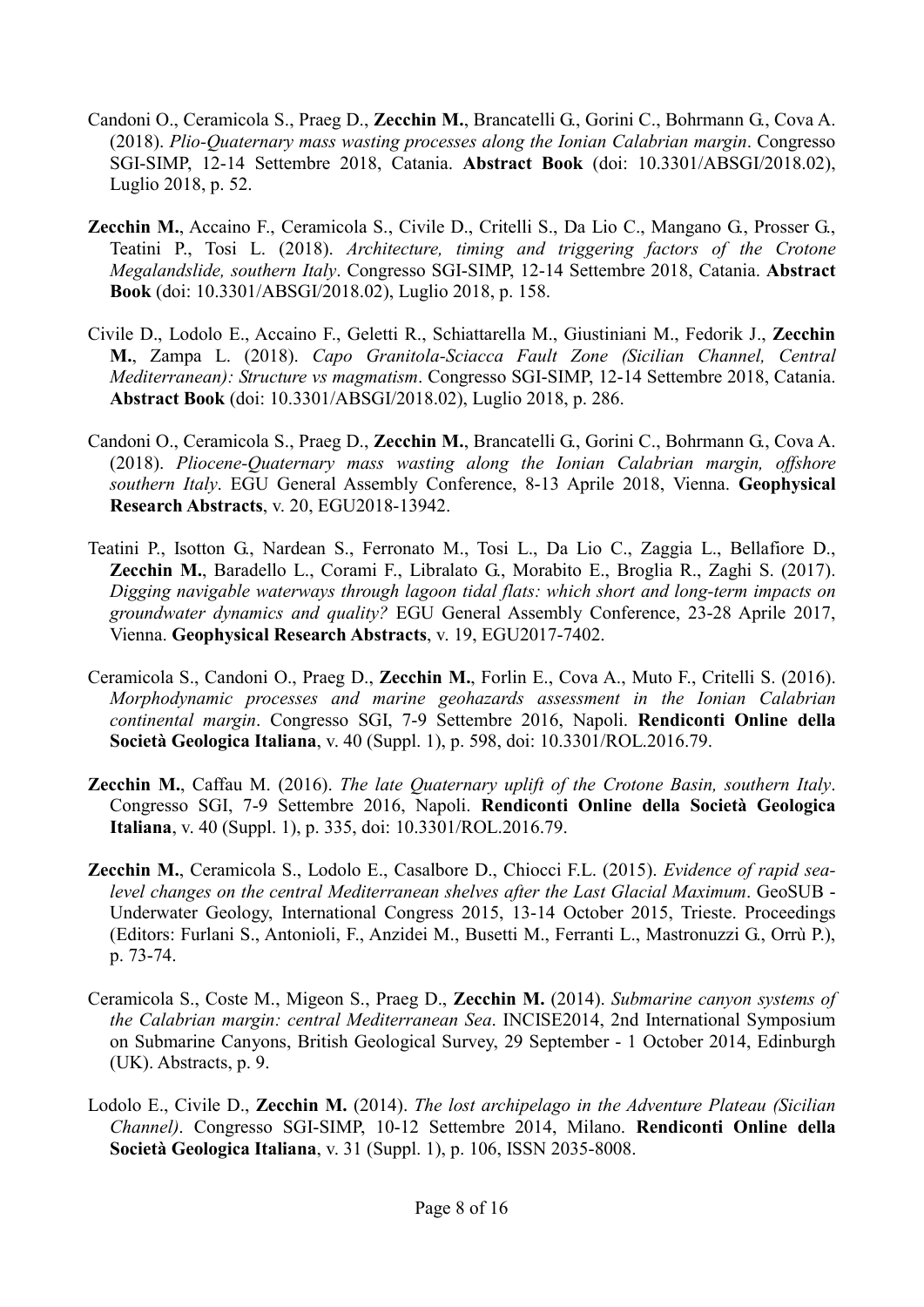- **Zecchin M.,** Catuneanu O. (2014). The application of high-resolution sequence stratigraphy of clastic shelves to reservoir geology. Congresso SGI-SIMP, 10-12 Settembre 2014, Milano. Rendiconti Online della Società Geologica Italiana, v. 31 (Suppl. 1), p. 180, ISSN 2035-8008.
- Zecchin M., Ceramicola S., Praeg D., Muto F. (2014). Regional unconformities in the Plio-Pleistocene sedimentary successions of the Calabrian Block (central Mediterranean). Congresso SGI-SIMP, 10-12 Settembre 2014, Milano. Rendiconti Online della Società Geologica Italiana, v. 31 (Suppl. 1), p. 780, ISSN 2035-8008.
- **Zecchin M.,** Catuneanu O. (2013). Units, bounding surfaces and controls in the high-resolution sequence stratigraphy of clastic shelves. GeoSed 2013 (XI Congresso annuale dell'Associazione Italiana per la Geologia del Sedimentario), 22-28 Settembre 2013, Roma. Journal of Mediterranean Earth Sciences, Special Issue 2013, p. 147-148, ISSN 2037-2272.
- Zecchin M., Caffau M., Di Stefano A., Maniscalco R., Lenaz D., Civile D., Muto F., Critelli S. (2013). The Miocene-Pliocene transition in the northern part of the Crotone Basin (southern Italy). FIST GEOITALIA 2013, 9° Forum Italiano di Scienze della Terra, 16-18 Settembre 2013, Pisa. Epitome 2013, p. 137.
- Civile D., Zecchin M., Forlin E., Donda F., Volpi V., Merson B., Persoglia S. (2013). Potential CO<sup>2</sup> geological storage in deep-saline acquifers: The case of Italy. FIST GEOITALIA 2013, 9° Forum Italiano di Scienze della Terra, 16-18 Settembre 2013, Pisa. Epitome 2013, p. 211-212.
- Ceramicola S., Praeg D., Zecchin M., Cova A., Gordini E., Forlin E., Deponte M., Accettella D. (2012). Integrated acoustic mapping for the geological characterization of the seabed and near bottom processes. Meeting Marino, 25-26 Ottobre 2012, Roma. Contributi al Meeting Marino, p. 122-127, ISBN 978-88-448-0587-6.
- Loreto M.F., Civile D., Zecchin M., Fracassi U., Zgur F. (2012). Morpho-structural reconstruction of the Sant'Eufemia back arc basin (SE Tyrrhenian Sea) based on new geophysical data. Meeting Marino, 25-26 Ottobre 2012, Roma.
- Donda F., Civile D., Forlin E., Volpi V., Zecchin M., Gordini E., Merson B., De Santis L. (2012). Evidences of recent tectonics in the Northern Adriatic sea? 86° Congresso Nazionale della Società Geologica Italiana, 18-20 Settembre 2012, Arcavacata di Rende. Rendiconti Online della Società Geologica Italiana, v. 21, p. 83-85, ISSN 2035-8008.
- Zecchin M., Caffau M., Civile D., Critelli S., Di Stefano A., Maniscalco R., Muto F., Sturiale G., Roda C. (2012). The Plio-Pleistocene evolution of the Crotone Basin (southern Italy). 86° Congresso Nazionale della Società Geologica Italiana, 18-20 Settembre 2012, Arcavacata di Rende. Rendiconti Online della Società Geologica Italiana, v. 21, p. 112-113, ISSN 2035- 8008.
- Civile D., Loreto M.F., Donda F., Volpi V., Forlin E., Zecchin M., Merson B., Boiardi B., Fantoni R. (2012). A potential site suitable for  $CO<sub>2</sub>$  geological storage in the Po Plain (Italy). 86<sup>°</sup> Congresso Nazionale della Società Geologica Italiana, 18-20 Settembre 2012, Arcavacata di Rende. Rendiconti Online della Società Geologica Italiana, v. 21, p. 851-852, ISSN 2035- 8008.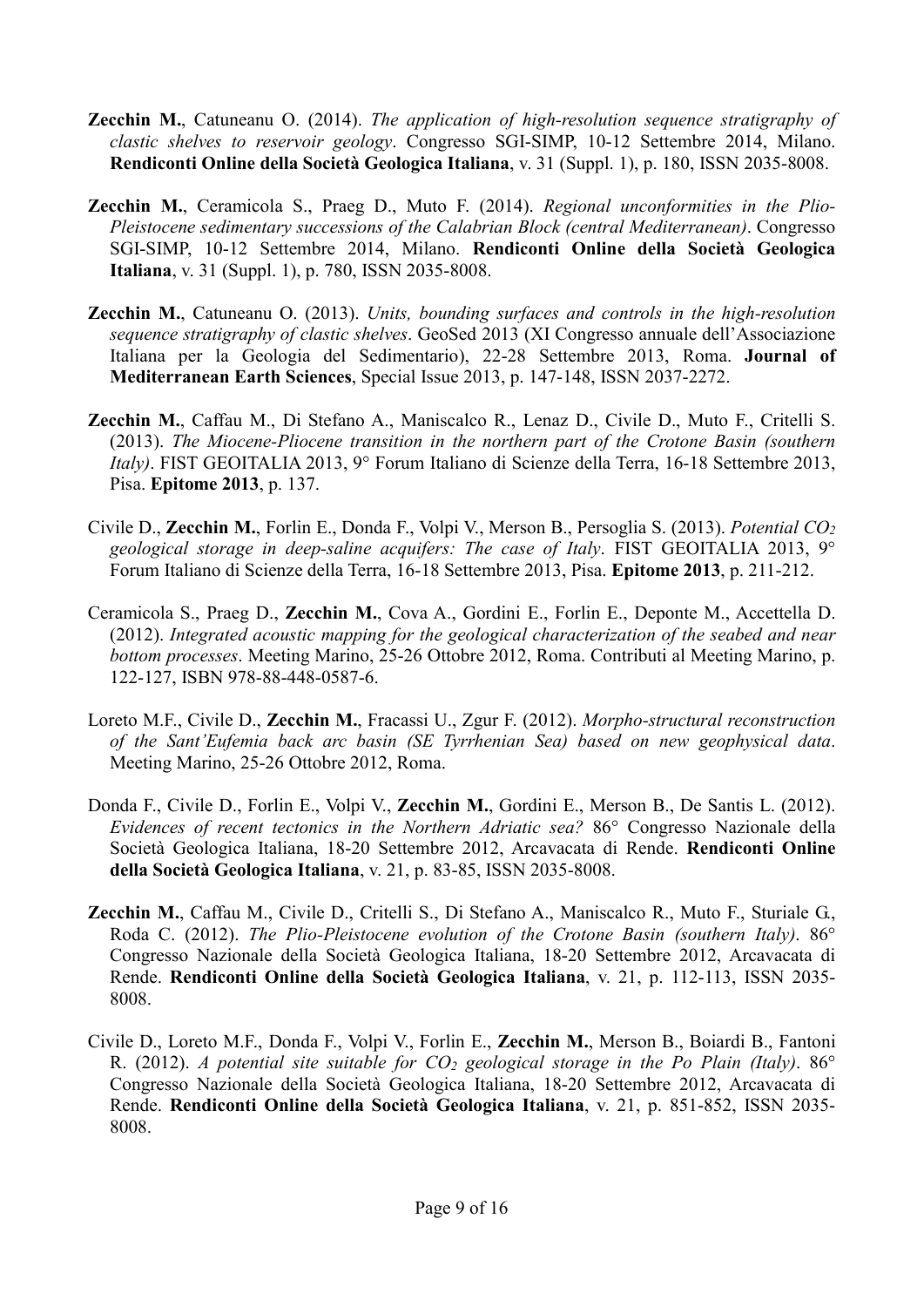- Volpi V., Forlin E., Sauli C., Donda F., Facchin L., Civile D., Merson B., Zecchin M. (2012). Southern Adriatic Sea: a potential site for  $CO_2$  geological storage. 86° Congresso Nazionale della Società Geologica Italiana, 18-20 Settembre 2012, Arcavacata di Rende. Rendiconti Online della Società Geologica Italiana, v. 21, p. 884-885, ISSN 2035-8008.
- Catuneanu O., Zecchin M. (2012). High-resolution sequence stratigraphy of clastic systems: autocyclic and allocyclic controls, and implications to the concept of sequence. 86° Congresso Nazionale della Società Geologica Italiana, 18-20 Settembre 2012, Arcavacata di Rende. Rendiconti Online della Società Geologica Italiana, v. 21, p. 891-892, ISSN 2035-8008.
- Zecchin M., Ceramicola S., Gordini E., Deponte M., Critelli S. (2012). A cliff overstep model for high-gradient shelves: the case of the Ionian Calabrian Margin (southern Italy). 86° Congresso Nazionale della Società Geologica Italiana, 18-20 Settembre 2012, Arcavacata di Rende. Rendiconti Online della Società Geologica Italiana, v. 21, p. 980-981, ISSN 2035-8008.
- Loreto M.F., Civile D., Sandron D., Zecchin M., Zgur F., Facchin L., Tomini I., Fracassi U., Ridente D. (2011). Evidenze sismo-tettoniche nel Golfo di Sant'Eufemia (Tirreno meridionale) e possibili implicazioni sulla sorgente del terremoto dell'8 settembre 1905. 30° Convegno Nazionale GNGST (Gruppo Nazionale di Geofisica della Terra Solida), 14-17 Novembre 2011, Trieste. Riassunti estesi delle comunicazioni, p. 62-64, ISBN 978-88-902101-6-8.
- Zecchin M., Ceramicola S., Gordini E. (2011). Shoreline migration from inland Crotone to the Ionian Calabrian shelf (southern Italy) during the last 250 kyr. FIST GEOITALIA 2011,  $8^\circ$ Forum Italiano di Scienze della Terra, 21-23 Settembre 2011, Torino. Epitome, v. 4, p. 304, ISSN 1972-1552.
- Gordini E., Zecchin M., Ramella R. (2011). Stepped post-LGM sea-level rise: evidence from the northern Adriatic Sea. FIST GEOITALIA 2011, 8° Forum Italiano di Scienze della Terra, 21-23 Settembre 2011, Torino. Epitome, v. 4, p. 77, ISSN 1972-1552.
- Caffau M., Presti M., Lenaz D., Zecchin M., Lodolo E., Tassone A. (2011). Recent sediments of the eastern Lago Fagnano (Tierra del Fuego, Argentina): geochemistry, mineralogy and their implication for environmental studies. FIST GEOITALIA 2011, 8° Forum Italiano di Scienze della Terra, 21-23 Settembre 2011, Torino. Epitome, v. 4, p. 76, ISSN 1972-1552.
- Huot S., Lamothe M., Stark C.P., Dewez T., Seeber L., Zecchin M. (2011). On the measurement of luminescence dating in deltaic foresets of southern Italy: Implication of regional uplift rate. XVIII INQUA Congress (International Union for Quaternary Research), 21-27 July 2011, Bern, Switzerland. ID abstract: 3113.
- **Zecchin M.,** Caffau M., Tosi L. (2011). On the relation between extensive peat bed and climate fluctuation during the last glacial in Venice. Congresso AIQUA (Associazione Italiana per il QUAternario), 24-25 Febbraio 2011, Roma. Il Quaternario, v. 24, p. 69-70, ISSN 0394-3356.
- Zecchin M., Ceramicola S., Gordini E., Deponte M., Critelli S. (2011). Post-LGM features along the Ionian Calabrian margin (southern Italy). Congresso AIQUA (Associazione Italiana per il QUAternario), 24-25 Febbraio 2011, Roma. Il Quaternario, v. 24, p. 71-72, ISSN 0394-3356.
- Caffau M., Comici C., Zecchin M., Presti M., Lodolo E., Tassone A., Lippai H., Menichetti M. (2010). Preservation of Total Organic Carbon and evaluation of CORG/NTOT atomic ratio in a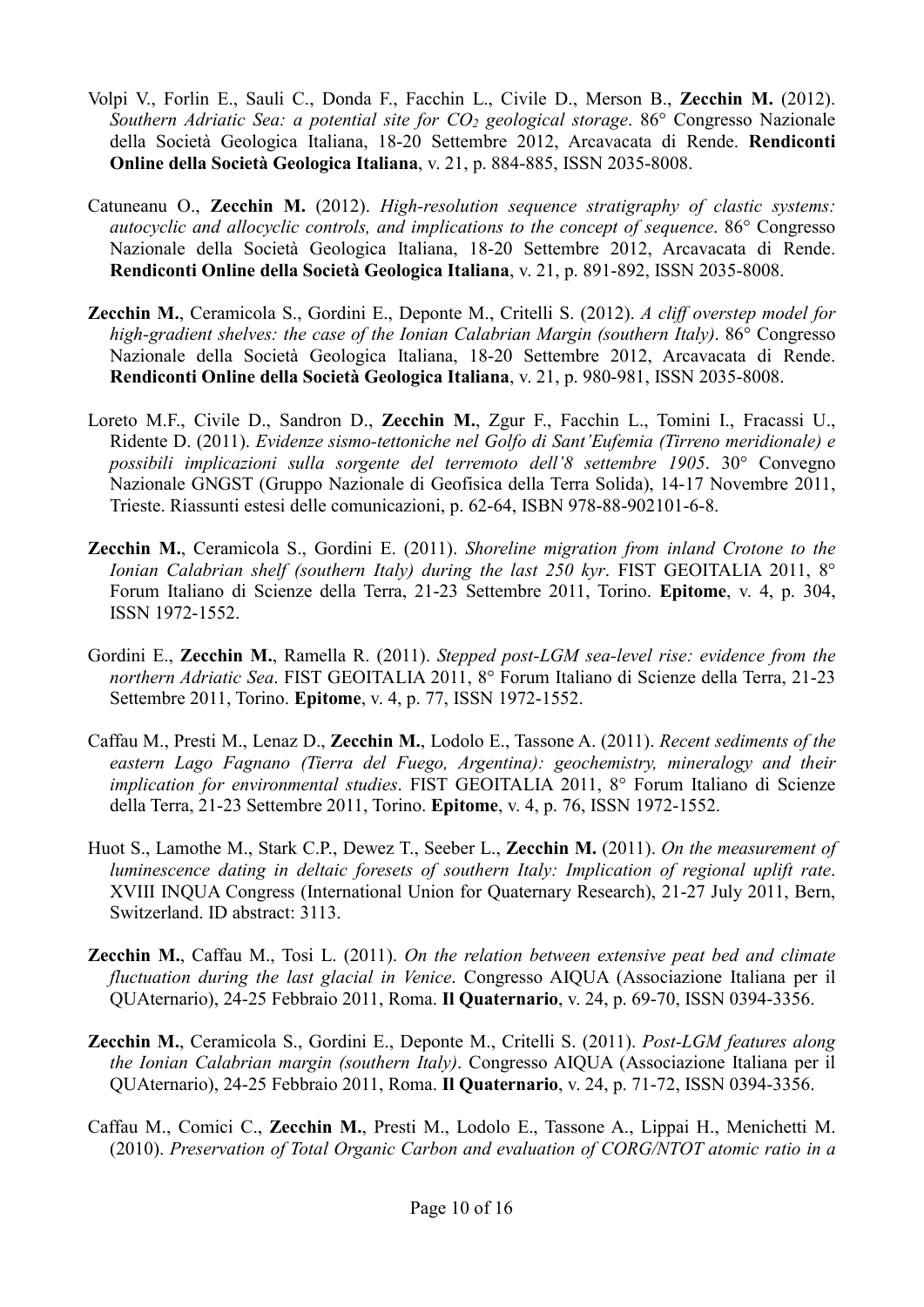sediment outcrop located S-E of the Lago Fagnano (Tierra del Fuego, Argentina). International Geological Congress of the Southern Hemisphere (GeoSur2010), 22-23 November 2010, Mar del Plata, Argentina. Bollettino di Geofisica Teorica ed Applicata, v. 51 (supplement), p. 171- 174 (Editors: Tassone A., Lodolo E., Menichetti M., Rapalini A.), ISSN 0006-6729.

- **Zecchin M.** (2010). Is the parasequence concept to be redefined or abandoned? GeoSed 2010 (Congresso annuale dell'Associazione Italiana per la Geologia del Sedimentario), 22-23 Settembre 2010, Torino. Abstract book, p. 77.
- Zecchin M., Ceramicola S., Gordini E., Diviacco P., Forlin E. (2010). Submerged terraces along the Ionian Calabrian shelf (southern Italy). 85° Congresso Nazionale della Società Geologica Italiana, 6-8 Settembre 2010, Pisa. Rendiconti Online della Società Geologica Italiana, v. 11, p. 55, ISSN 2035-8008.
- Tosi L., Zecchin M., Baradello L., Brancolini G., Caffau M., Carbognin L., Rizzetto F., Teatini P. (2010). The Shallows Project: preliminary results. Riunione annuale Co.Ri.La., 6 Luglio 2010, Venezia. Book of abstracts, p. 10.
- Teatini P., Castelletto N., Ferronato M., Gambolati G., Brancolini G., Carbognin L., Tosi L., Affatato A., Zecchin M. (2010). Modeling the anthropogenic Venice uplift using an updated geologic model of the lagoon Plio-Pleistocene subsurface. Riunione annuale Co.Ri.La., 6 Luglio 2010, Venezia. Book of abstracts, p. 12.
- Tosi L., Shi P., Baradello L., Bonardi M., Teatini P., Tang C., Li F., Brancolini G., Chen Q., Chiozzotto B., Frankenfield J., Giada M., Liu D., Nieto D., Rizzetto F., Sheng Y., Xiao Y., Zecchin M., Zhou D. (2009). Understanding the relationship between continental and marine groundwater in Yantai (China) and Venice (Italy) areas: preliminary results. GNGST 2009 (Convegno del Gruppo Nazionale di Geofisica della Terra Solida), 16-19 Novembre 2009, Trieste. Extended abstract book, p. 603-606, ISBN 88-902101-4-1.
- Rizzetto F., Tosi L., Zecchin M., Brancolini G. (2009). Up-to-date geological cartography of the Venice Lagoon (Italy). Convegno: Natura e geodinamica della litosfera nell'alto Adriatico, 5-6 Novembre 2009, Venezia. Rendiconti Online della Società Geologica Italiana, v. 9, p. 112- 115, ISSN 2035-8008.
- Rizzetto F., Tosi L., Zecchin M., Brancolini G. (2009). Factors influencing the sedimentary evolution of the Venice lagoon (Italy) through fluvial-marine transition.  $27<sup>th</sup>$  IAS (International Association of Sedimentologists) meeting, 20-23 September 2009, Alghero. Abstracts book (Editors: Pascucci V., Andreucci S.), p. 657, ISBN 978-88-6025-123-7.
- Rizzetto F., Tosi L., Brancolini G., Zecchin M. (2009). The tidal deltas of the Venice lagoon (Italy).  $27<sup>th</sup>$  IAS (International Association of Sedimentologists) meeting, 20-23 September 2009, Alghero. Abstracts book (Editors: Pascucci V., Andreucci S.), p. 658, ISBN 978-88-6025-123-7.
- Zecchin M., Civile D., Caffau M., Sturiale G., Roda C. (2009). Sequence stratigraphy in contexts of rapid regional uplift and high-amplitude glacio-eustatic changes: the Pleistocene Cutro terrace (Calabria, southern Italy).  $27<sup>th</sup>$  IAS (International Association of Sedimentologists) meeting, 20-23 September 2009, Alghero. Abstracts book (Editors: Pascucci V., Andreucci S.), p. 725, ISBN 978-88-6025-123-7.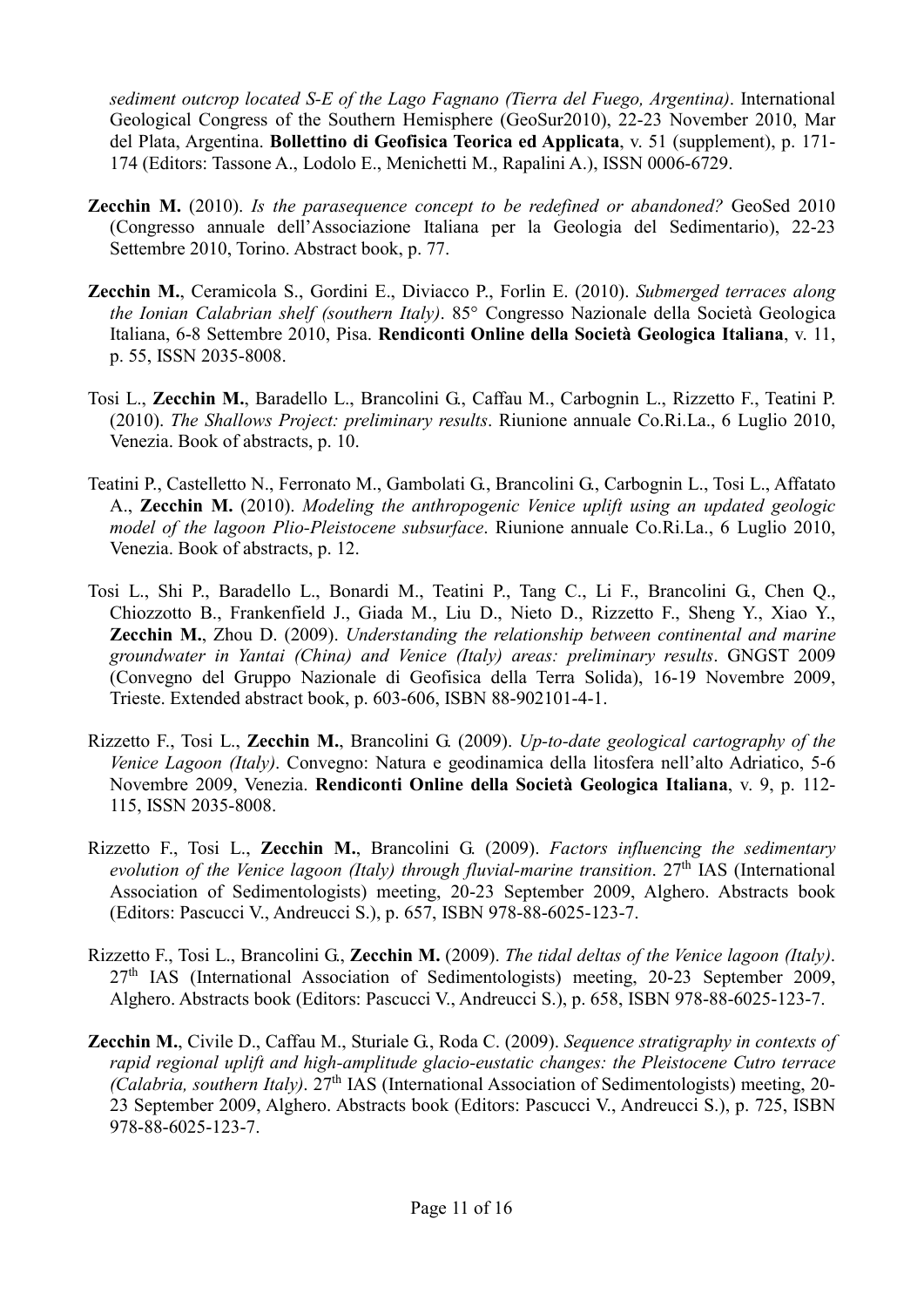- **Zecchin M.,** Civile D., Caffau M., Roda C. (2009). The architectural style of shelf to shoreface cycles in a Pleistocene marine terrace (Crotone, southern Italy): a sedimentary response to late Quaternary, high-frequency glacio-eustatic changes. FIST GEOITALIA 2009, 7° Forum Italiano di Scienze della Terra, 11 Settembre 2009, Rimini. Epitome, v. 3, p. 395, ISSN 1972-1552.
- Tosi L., Baradello L., Brancolini G., Caffau M., Carbognin L., Nieto D., Rizzetto F., Teatini P., **Zecchin M.** (2009). Investigation on the Holocene subsoil of the Venice lagoon: "Shallows" project. Riunione annuale Co.Ri.La., 6 Luglio 2009, Venezia. Book of abstracts, p. 27-28.
- Teatini P., Tosi L., Brancolini G., Zecchin M., Affatato A., Baradello L., Carbognin L., Gambolati G., Rizzetto F., Nieto D., Grossi M. (2009). Mitigation of the expected relative sea level rise by anthropogenic uplift: improvement of the geologic model of the lagoon Plio-Pleistocene subsurface. Riunione annuale Co.Ri.La., 6 Luglio 2009, Venezia. Book of abstracts, p. 29-30.
- Brancolini G., Tosi L., Caffau M., Donda F., Rizzetto F., Zecchin M. (2008). Holocene evolution of the Venice lagoon. Littoral 2008 (9° congresso internazionale), 25-28 Novembre 2008, Venezia. Abstract book, p. 39, ISBN 88-89405-04-X.
- Zecchin M., Brancolini G., Tosi L., Rizzetto F., Baradello L. (2008). The stratigraphic architecture of the Holocene succession of the southern Venice lagoon shown by very high resolution seismic data. GNGST 2008 (Convegno del Gruppo Nazionale di Geofisica della Terra Solida), 6-8 Ottobre 2008, Trieste. Extended abstract book, p. 482-484, ISBN 88-902101-3-3.
- Zecchin M., Caffau M. (2008). Stratal architecture and evolution of a Pleistocene, coarse-grained submarine canyon fill (Crotone Basin, Southern Italy). GeoSed 2008 (Congresso annuale dell'Associazione Italiana per la Geologia del Sedimentario), 25-26 Settembre 2008, Bari. Abstract book, p. 127.
- Rizzetto F., Tosi L., Zecchin M., Brancolini G., Baradello L. (2008). Evidences of landforms discovered by VHRS surveys in shallows of the Venice Lagoon (Italy). 84° Congresso Nazionale della Società Geologica Italiana, 15-17 Settembre 2008, Sassari. Rendiconti Online della Società Geologica Italiana, v. 3, p. 678-679. ISSN 2035-8008.
- Zecchin M., Civile D., Caffau M., Sturiale G., Roda C. (2008). Depositional Palaeoenvironments and small-scale cyclicity in the Pleistocene Cutro Terrace (Calabria, Southern Italy). Tethys to Mediterranean (meeting in memoria di Angelo Di Grande e Mario Grasso), 3-5 Giugno 2008, Catania. Abstract book (Editors: Di Stefano A., Maniscalco R., Sturiale G.), p. 107.
- Zecchin M., Brancolini G., Tosi L., Rizzetto F., Baradello L. (2007). The architecture of the Holocene succession in the southern Venice lagoon: an example of the application of very high resolution seismic data. GeoSed 2007 (Congresso annuale dell'Associazione Italiana per la Geologia del Sedimentario), 26-27 Settembre 2007, Siena. Abstract book, p. 86-87.
- Brancolini G., Tosi L., Baradello L., Bratus A., Donda F., Rizzetto F., Zecchin, M. (2007). Preliminary results of very high resolution seismic surveys in the Venice lagoon. FIST GEOITALIA 2007, 6° Forum Italiano di Scienze della Terra, 12-14 Settembre 2007, Rimini. Epitome, v. 2, p. 63, ISSN 1972-1552.
- Rizzetto F., Tosi L., Brancolini G., Baradello L., Donda F., Fanzutti F., Zecchin M., Toffoletto F., Campana R. (2007). Characterization of the Po synthem base in the sheets 128 "Venezia" and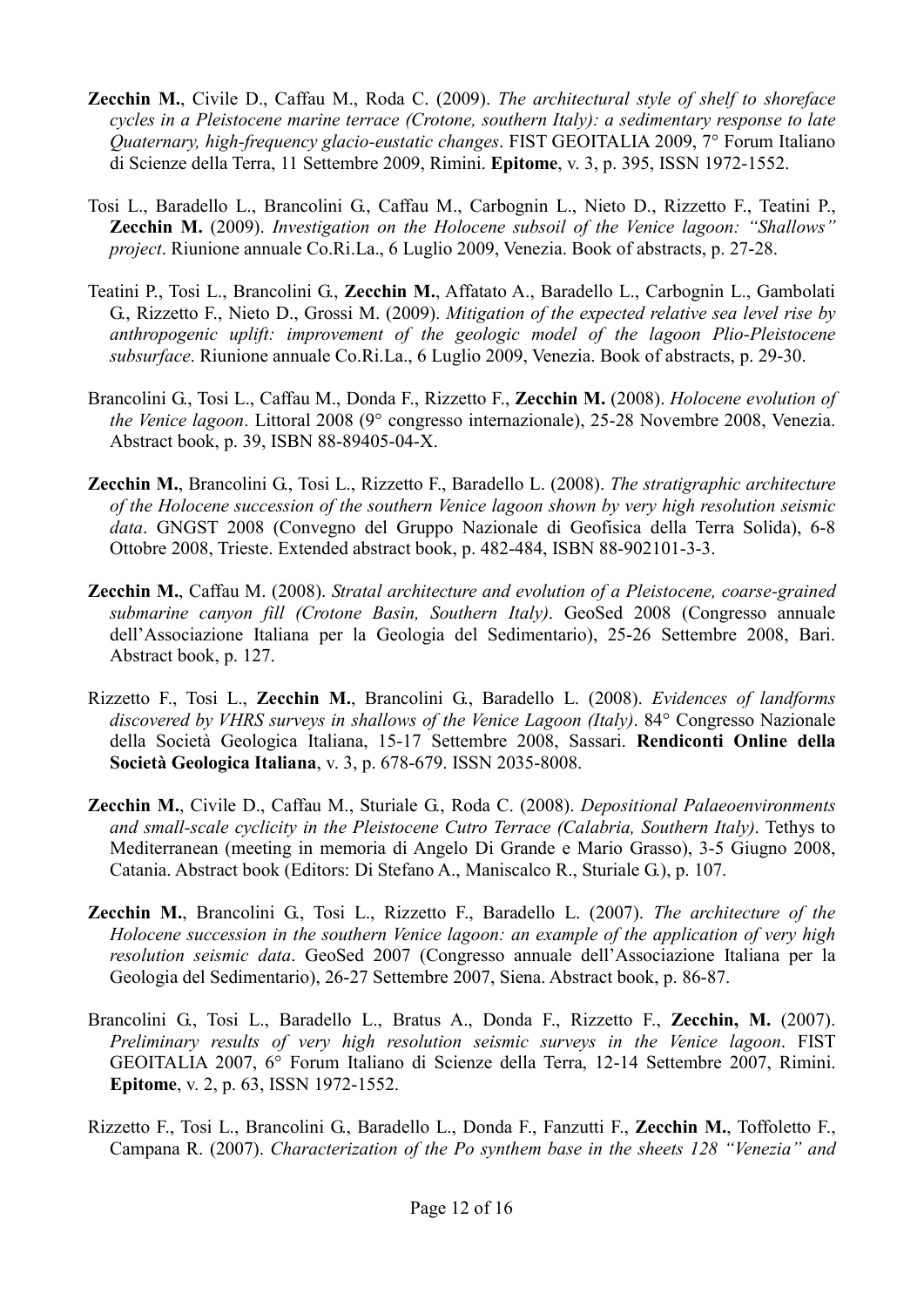148-149 "Chioggia-Malamocco" of the new Geological Map of Italy. FIST GEOITALIA 2007, 6° Forum Italiano di Scienze della Terra, 12-14 Settembre 2007, Rimini. Epitome, v. 2, p. 66, ISSN 1972-1552.

- Rizzetto F., Tosi L., Brancolini G., Zecchin M., Donda F., Baradello L. (2007). Geological setting of the Venice lagoon and its surroundings. FIST GEOITALIA 2007, 6° Forum Italiano di Scienze della Terra, 12-14 Settembre 2007, Rimini. Epitome, v. 2, p. 63, ISSN 1972-1552.
- Zecchin M., Brancolini G., Tosi L., Rizzetto F., Baradello L. (2007). Anatomy of the Holocene sequence in the southern Venice lagoon shown by very high resolution seismic data. FIST GEOITALIA 2007, 6° Forum Italiano di Scienze della Terra, 12-14 Settembre 2007, Rimini. Epitome, v. 2, p. 66, ISSN 1972-1552.
- **Zecchin M.** (2006). The 'aggradational highstand systems tract' (AHST): definition and key characteristics. Workshop: Thirty years of Sequence Stratigraphy: Applications, Limits, and Prospects, 2 Ottobre 2006, Bari. Workshop abstract volume, p. 79-80.
- Zecchin M., Brancolini G., Donda F., Rizzetto F., Tosi L. (2006). Sequence stratigraphy of Holocene deposits in the Venice area based on high-resolution seismic profiles. Workshop: Thirty years of Sequence Stratigraphy: Applications, Limits, and Prospects, 2 Ottobre 2006, Bari. Workshop abstract volume, p. 81-82.
- Zecchin M. (2006). Sequence-stratigraphic models in growth fault-bounded basins. GeoSed 2006 (Congresso annuale dell'Associazione Italiana per la Geologia del Sedimentario), 26-27 Settembre 2006, Modena. Abstract book, p. 115.
- Zecchin M., Brancolini G., Donda F., Rizzetto F., Tosi L. (2006). High-resolution seismic stratigraphy in the Venice area. GeoSed 2006 (Congresso annuale dell'Associazione Italiana per la Geologia del Sedimentario), 26-27 Settembre 2006, Modena. Abstract book, p. 116.
- Zecchin M., Brancolini G., Donda F., Tosi L., Rizzetto F., Baradello L. (2006). Sedimentary features and seismic stratigraphy of the Late Pleistocene and Holocene deposits in the Venice Lagoon. ADRIA 2006, International Geological Congress on the Adriatic area, 19-20 Giugno 2006, Urbino. Abstracts, p. 120-121.
- Zecchin M., Brancolini G., Donda F., Rizzetto F., Tosi L. (2006). Risultati preliminari dei rilievi sismici ad alta risoluzione nella Laguna di Venezia. Riunione annuale Co.Ri.La., 26-28 Aprile 2006, Venezia. Raccolta degli abstracts, linea 3.16.
- Roda C., Zecchin M., Brancolini G. (2005). Sequence stratigraphy in the Messinian deposits of the Crotone Basin (Calabria, Italy). FIST GEOITALIA 2005, 5° Forum Italiano di Scienze della Terra, 21-23 Settembre 2005, Spoleto. Epitome, v. 1, p. 165, ISSN 1972-1552.
- Zecchin M., Mellere D., Roda C. (2005). Sequence stratigraphy in half-graben basins: examples from the Pliocene succession of Crotone Basin (Southern Italy). FIST GEOITALIA 2005, 5° Forum Italiano di Scienze della Terra, 21-23 Settembre 2005, Spoleto. Epitome, v. 1, p. 169, ISSN 1972-1552.
- Zecchin M., Roda C. (2004). Depositi fluviali in un semigraben pliocenico (Bacino di Crotone, Calabria). GeoSed 2004 (Congresso annuale dell'Associazione Italiana per la Geologia del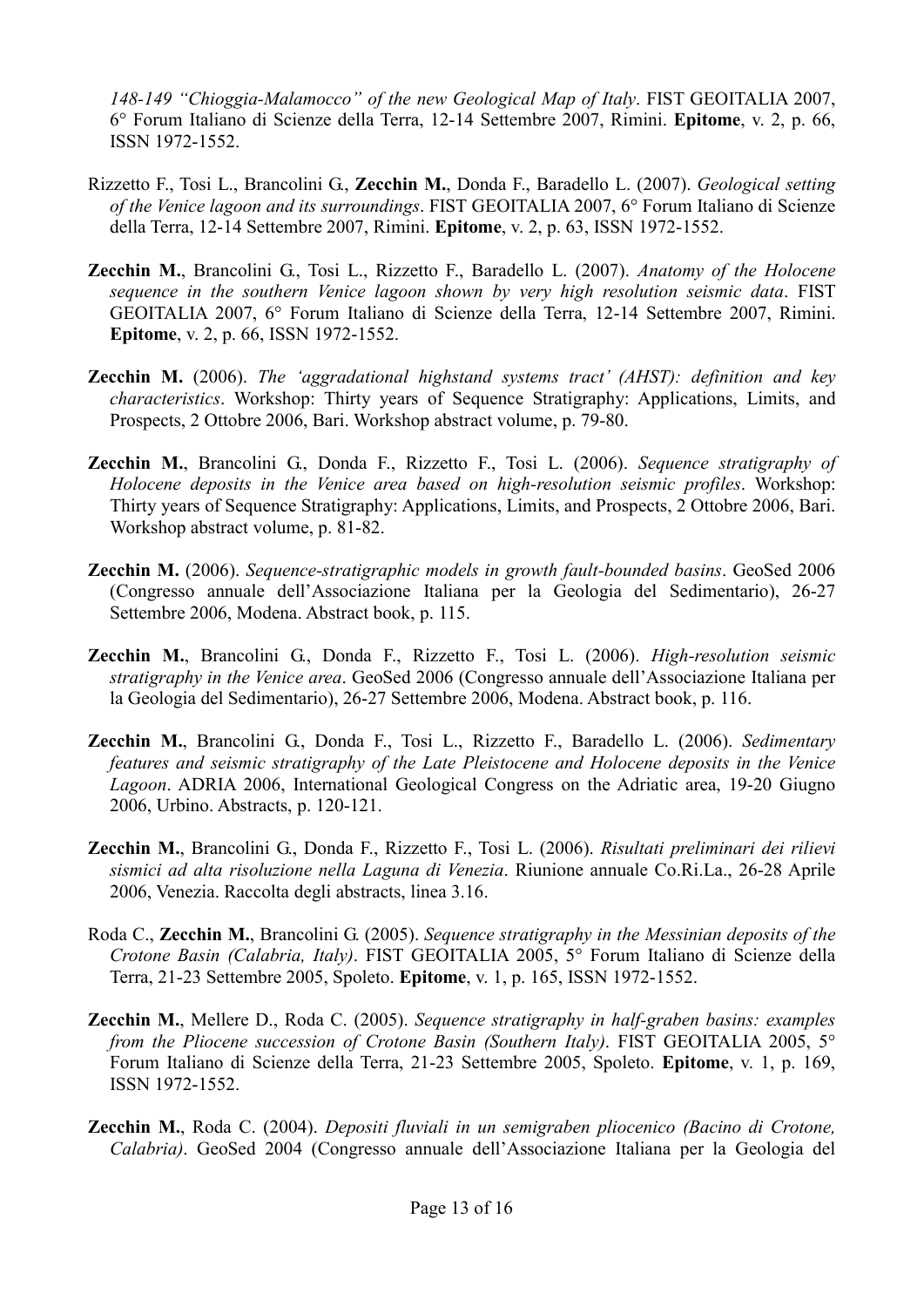Sedimentario), 23-24 Settembre 2004, Roma. Atti del Congresso, p. 124.

- Zecchin M., Fantauzzi G., Roda C. (2003). I terrazzi marini della penisola crotonese (Calabria Ionica). FIST GEOITALIA 2003, 4° forum italiano di scienze della terra, 16-18 Settembre 2003, Bellaria. Raccolta dei riassunti, p. 128-129.
- Zecchin M., Mellere D., Massari F., Prosser G. (2003). Interplay between tectonics and sedimentation in the lower Pliocene fill of the Crotone Basin, Southern Italy. AAPG/SEPM Annual Convention, 11-14 May 2003, Salt Lake City, Utah, USA. Expanded abstracts, v. 12, p. 187.
- Perale C., Zecchin M., Mellere D., Massari F. (2002). Ambienti di sedimentazione e ciclicità a frequenza maggiore nella Molassa di Scandale (Bacino di Crotone, Calabria ionica). GIS 2002 (Riunione Annuale del Gruppo Informale di Sedimentologia), 21-22 Ottobre 2002, Pescara. Raccolta dei riassunti, p. 75-76.
- Zecchin M., Mellere D., Massari F., Prosser G., Perale C. (2002). Tettonica e sedimentazione nei semigraben pliocenici del Bacino di Crotone (Italia Meridionale, Calabria). GIS 2002 (Riunione Annuale del Gruppo Informale di Sedimentologia), 21-22 Ottobre 2002, Pescara. Raccolta dei riassunti, p. 92-93.
- Zecchin M., Massari F., Mellere D., Prosser G. (2001). Il controllo della tettonica sulla sedimentazione durante il Pliocene Inferiore nel Bacino di Crotone (Italia Meridionale, Calabria). GEOSED 2001 (Riunione Annuale del Gruppo Informale di Sedimentologia), 2-7 Ottobre 2001, Potenza. Atti e Guida alle Escursioni, p. 97-98.
- Zecchin M., Massari F., Mellere D., Prosser G. (2001). The interplay between eustasy and synsedimentary tectonics in the lower Pliocene infill of the Crotone Basin (Calabrian Accretionary wedge, Southern Italy). 21<sup>st</sup> IAS (International Association of Sedimentologists) meeting, 3-5 September 2001, Davos (Switzerland). Abstracts & Programme (Editors: Worthmann U.G., Funk H.), p. 58-59.

### TECHNICAL REPORTS

- Zecchin M. (2015). On-Shore seismic reflection survey for fault capability assessment Vandellos NPP. Relazione OGS, 2015/33 Sez. GEO 9 GEOS.
- Baradello L., Romeo R., Zecchin M. (2014). Rilievo sismico a riflessione monocanale shallow water Boomer ad alta risoluzione (VHR) in Laguna di Venezia (isole di Lido e di Pellestrina). Relazione OGS, 2014/42 Sez. IRI 8 LIAD.
- **Zecchin M.** (2014). Off-shore seismic reflection survey for fault capability assessment Vandellos NPP. Relazione OGS, 2014/34 Sez. GEO 5 GEOS.
- Pavlides S., Ceramicola S., Caputo R., Chatzipetros A., Civile D., Daja S., Del Ben A., Geletti R., Papazachos C., Sboras S., Volpi V., Zecchin M. (2013). D11 - Executive summary for the Tectonic Analysis (Fault Analysis) for the entire TAP route. Relazione OGS, 2013/76 Sez. GEO 13 GEOS.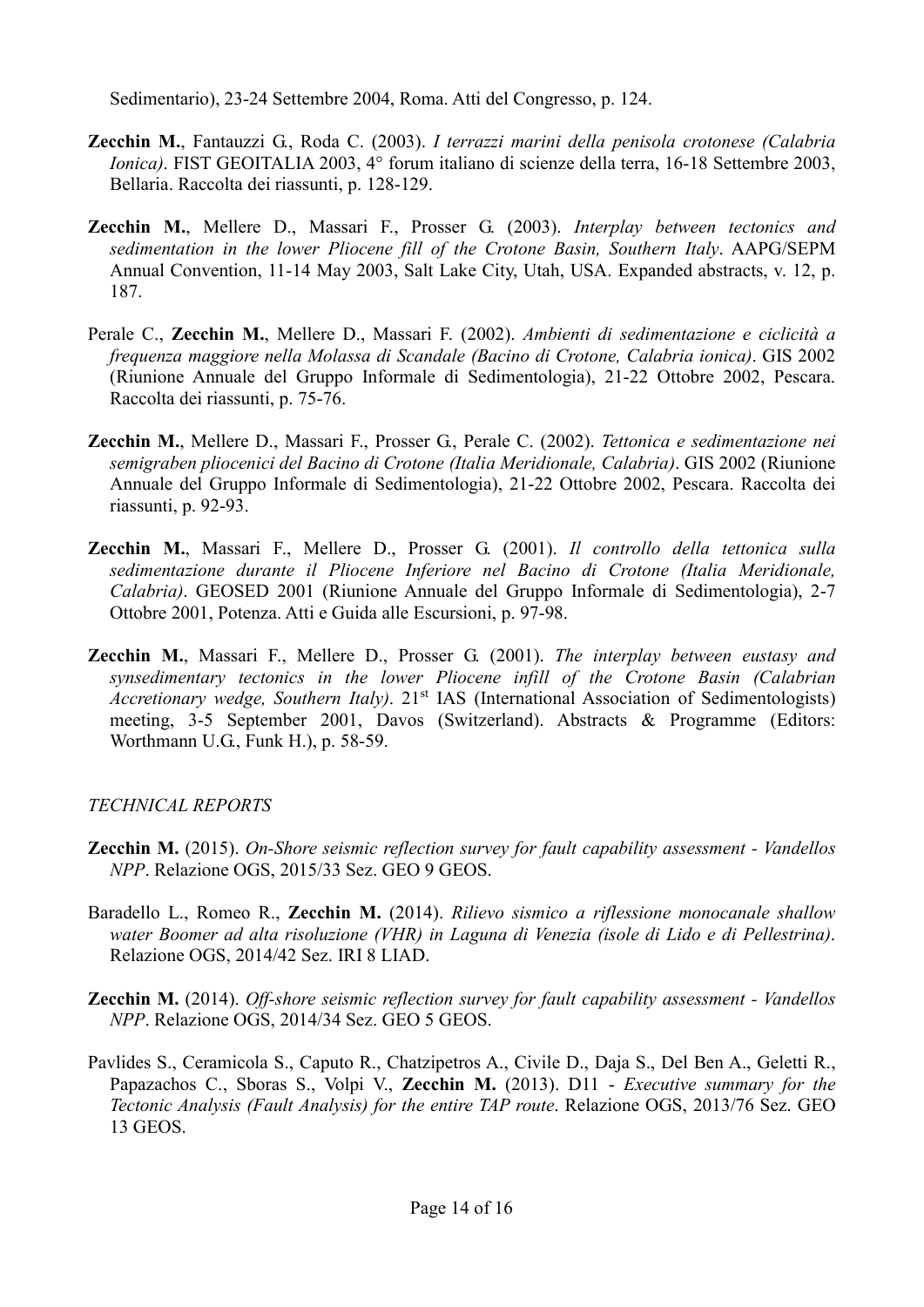- Slejko D., Bragato P., Caputo R., Ceramicola S., Chatzipetros A., Civile D., Fabris P.,Garcia J., Geletti R., Moratto L., Papazachos C., Pavlides S., Rapti D., Rebez A., Rossi G., Sandron D., Santulin M., Saraò A., Sboras S., Tamaro A., Volpi V., Vuan A., Zecchin M., Zgur F., Zuliani D. (2013). Seismological Study: Monthly Report 6. Relazione OGS, 2013/73 Sez. CRS 25 RISK.
- Slejko D., Bragato P., Caputo R., Ceramicola S., Chatzipetros A., Civile D., Fabris P.,Garcia J., Geletti R., Moratto L., Papazachos C., Pavlides S., Rapti D., Rebez A., Rossi G., Sandron D., Santulin M., Saraò A., Sboras S., Tamaro A., Volpi V., Vuan A., Zecchin M., Zgur F., Zuliani D. (2013). Seismological Study: Monthly Report 5. Relazione OGS, 2013/71 Sez. CRS 24 RISK.
- Slejko D., Caputo R., Ceramicola S., Chatzipetros A., Civile D., Garcia J., Geletti R., Papazachos C., Pavlides S., Rapti D., Rebez A., Rossi G., Sandron D., Santulin M., Sboras S., Tamaro A., Volpi V., Zecchin M. (2013). Seismogenic models for PSHA along the TAP route. Relazione OGS, 2013/70 Sez. CRS 23 RISK.
- Caputo R., Civile D., Pavlides S., Sboras S., Chatzipetros A., Rapti D., Daja S., Geletti R., Zecchin M. (2013). Trans Adriatic Pipeline - TAP : Deliverable 7 (D7) - Tectonic Analyses (fault analyses) for Albania. Relazione OGS, 2013/69 Sez. GEO 12 GEOS.
- Caputo R., Civile D., Pavlides S., Sboras S., Chatzipetros A., Rapti D., Daja S., Zecchin M. (2013). Trans Adriatic Pipeline - TAP : Deliverable 6 (D6) - Tectonic Analyses (fault analyses) for Greece. Relazione OGS, 2013/68 Sez. GEO 11 GEOS.
- Ceramicola S., Civile D., Del Ben A., Geletti R., Volpi V., Zecchin M. (2013). Trans Adriatic Pipeline - TAP : Deliverable 8 (D8) - Tectonic Analyses (fault analyses) of the Italian sector. Relazione OGS, 2013/67 Sez. GEO 10 GEOS.
- Ceramicola S., Caputo R., Civile D., Del Ben A., Geletti R., Volpi V., Zecchin M. (2013). Trans Adriatic Pipeline - TAP: Deliverable 9 (D9) – Tectonic analysis for the Adriatic Sea. Relazione OGS, 2013/66 Sez. GEO 9 GEOS.
- Slejko D., Bragato P.L., Caputo R., Ceramicola S., Chatzipetros A., Civile D., Fabris P., Garcia J., Geletti R., Moratto L., Papazachos C., Pavlides S., Rapti D., Rebez A., Rossi G., Sandron D., Santulin M., Sarao A., Sboras S., Tamaro A., Volpi V., Vuan A., Zecchin M., Zgur F., Zuliani D. (2013). Trans Adriatic Pipeline - TAP. Seismological study : Monthly report 4. Relazione OGS, 2013/57 Sez. CRS 20 RISK.
- Slejko D., Caputo R., Ceramicola S., Chatzipetros A., Civile D., Fabris P., Garcia J., Geletti R., Papazachos C., Pavlides S., Rebez A., Rossi G., Sandron D., Santulin M., Sarao A., Tamaro A., Volpi V., Zecchin M., Zuliani D. (2013). Trans Adriatic Pipeline - TAP. Seismological study : Monthly report 3. Relazione OGS, 2013/40 Sez. CRS 14 RISK.
- Slejko D., Caputo R., Ceramicola S., Chatzipetros A., Civile D., Fabris P., Garcia J., Geletti R., Papazachos C., Pavlides S., Rebez A., Rossi G., Sandron D., Santulin M., Sarao A., Tamaro A., Volpi V., Zecchin M., Zuliani D. (2013). Trans Adriatic Pipeline - TAP. Seismological study : Monthly report 2. Relazione OGS, 2013/39 Sez. CRS 13 RISK.
- Slejko D., Caputo R., Ceramicola S., Chatzipetros A., Civile D., Fabris P., Garcia J., Geletti R., Papazachos C., Pavlides S., Rebez A., Rossi G., Sandron D., Santulin M., Sarao A., Tamaro A., Volpi V., Zecchin M., Zuliani D. (2013). Trans Adriatic Pipeline - TAP. Seismological study :